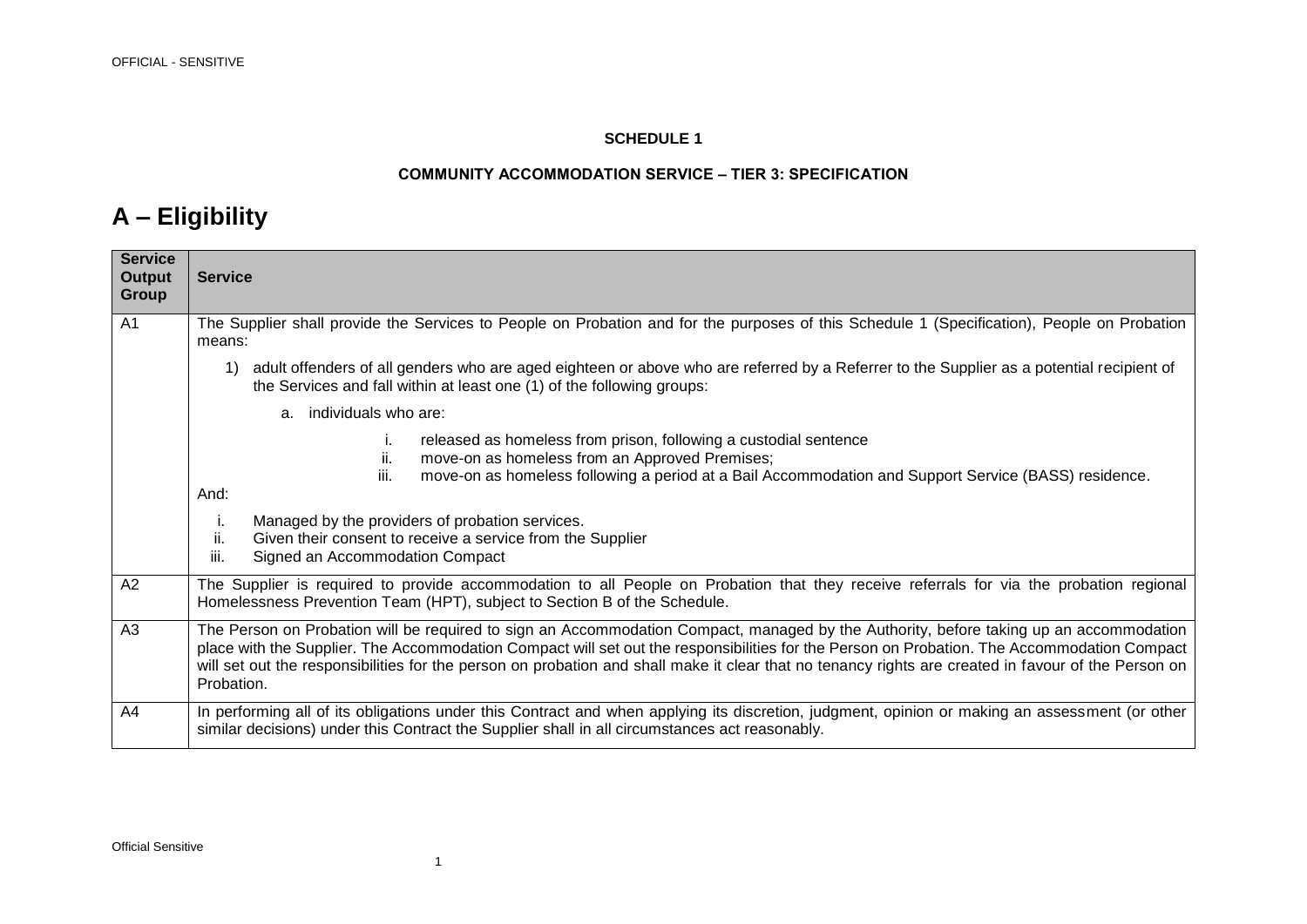#### **B – Referral & Allocation**

| <b>Service</b>                                                                                                                                                                                                                                                                                                                                                                                                                                                                                                                                                                                                                                                                                                                                                                                   |
|--------------------------------------------------------------------------------------------------------------------------------------------------------------------------------------------------------------------------------------------------------------------------------------------------------------------------------------------------------------------------------------------------------------------------------------------------------------------------------------------------------------------------------------------------------------------------------------------------------------------------------------------------------------------------------------------------------------------------------------------------------------------------------------------------|
| For the purposes of this Schedule a referral is a request made by the Authority in any format of its choosing, to the Supplier; however, it must<br>include the following information:                                                                                                                                                                                                                                                                                                                                                                                                                                                                                                                                                                                                           |
| Confirmation of the Person on Probation's consent to share information (including personal data) with the Supplier;<br>i.<br>ii.<br>Referrer's details, including name, position and contact details;<br>iii.<br>Community Offender Manager's (COM) details, including name and contact details (if not the Referrer)<br>the Person on Probation's details, including full name, date of birth<br>iv.<br>Risk indicators and behaviours, where relevant, as determined by the COM. For example, risk of harm to staff, or to other people at the<br>V.<br>property, or to the property. This is not exhaustive list and shall be updated from time to time.<br>Preferred accommodation unit, as identified from the Accommodation List and or area(s) for accommodation to be located in.<br>vi. |
| The Supplier will only accept referrals from the regional probation HPT for the region where they are delivering a service. Details will be shared<br>during the mobilisation period.                                                                                                                                                                                                                                                                                                                                                                                                                                                                                                                                                                                                            |
| It is the responsibility of the COM, following discussions with the HPT, and Supplier to assess whether a Person on Probation is eligible and<br>suitable for a bed space within a particular accommodation unit, provided by the Supplier. This includes a bed space within an accommodation<br>unit where more than one Person on Probation can reside.                                                                                                                                                                                                                                                                                                                                                                                                                                        |
| The Supplier shall email its Accommodation List to the probation HPT via email before 17:00 on every Working Day. The Accommodation List<br>shall include details of the Accommodation, broken down by property and set out as a minimum:                                                                                                                                                                                                                                                                                                                                                                                                                                                                                                                                                        |
| if the Accommodation is Available Accommodation, Occupied Accommodation or Allocated Accommodation;<br>If not immediately available, the date when it is expected to be.<br>the address;<br>any exclusions (i.e. male only)                                                                                                                                                                                                                                                                                                                                                                                                                                                                                                                                                                      |
| suitability for a Person on Probation with disabilities, including (but not exhaustive), hearing or visual impairment, physical disabilities,<br>including wheelchair users.<br>the type of property (e.g. flat, house, hostel);<br>information regarding other people living at the property, and;<br>any further information which may be relevant.                                                                                                                                                                                                                                                                                                                                                                                                                                            |
|                                                                                                                                                                                                                                                                                                                                                                                                                                                                                                                                                                                                                                                                                                                                                                                                  |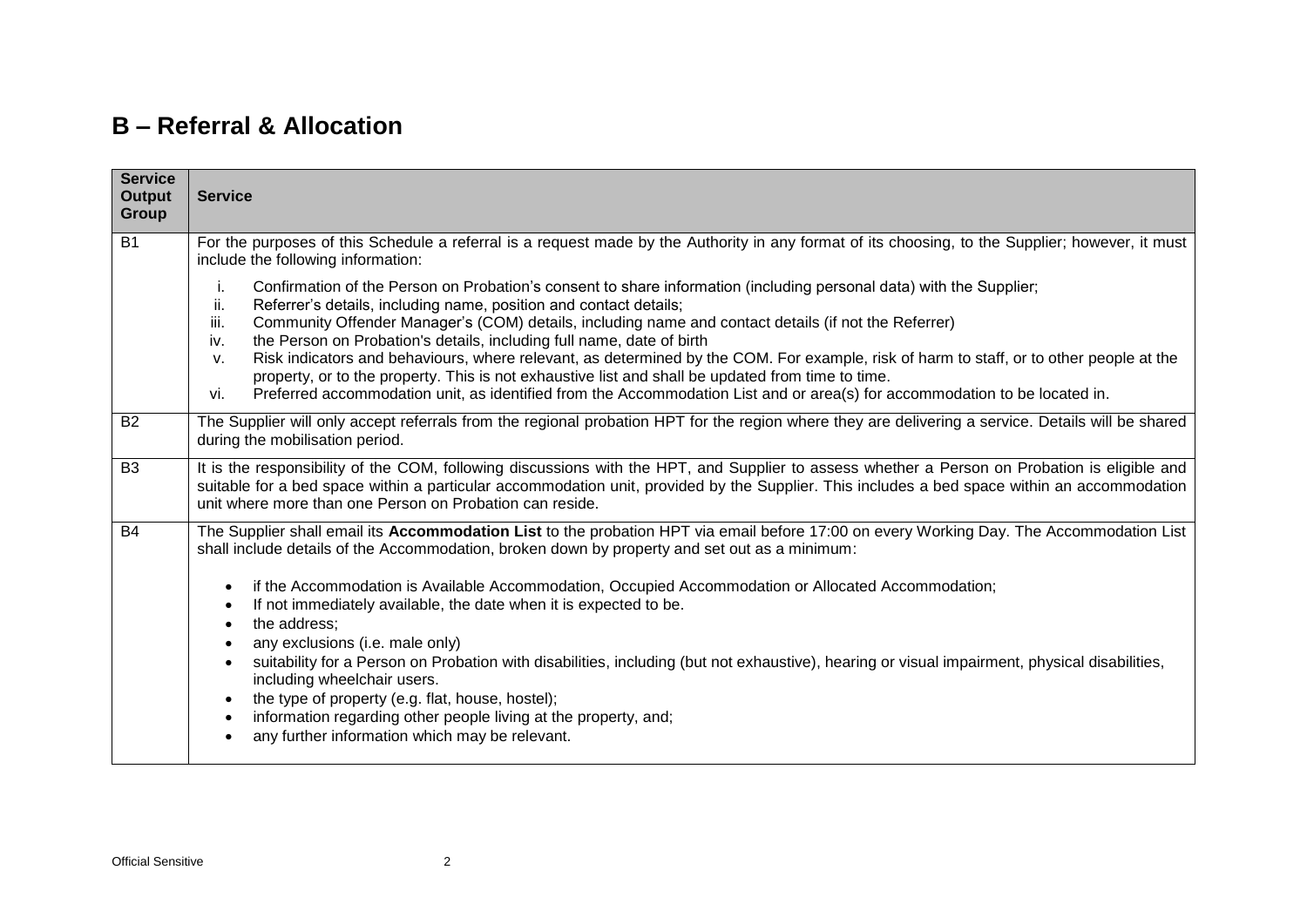|                | This list is not exhaustive, and the Authority may request additional information is provided on the Accommodation List at any time. If the Authority<br>requests additional information is added to the Accommodation List, then the Supplier shall ensure that information is added to the Accommodation<br>list within seven (7) Working Days.<br>Where the Authority requests additional information about a specific property the Supplier shall provide the requested information to the Authority<br>within one (1) business day. |
|----------------|------------------------------------------------------------------------------------------------------------------------------------------------------------------------------------------------------------------------------------------------------------------------------------------------------------------------------------------------------------------------------------------------------------------------------------------------------------------------------------------------------------------------------------------|
| <b>B5</b>      | The Authority will identify suitable accommodation from the Accommodation List. The Supplier shall use all reasonable endeavours to provide<br>accommodation for a Person on Probation on receipt of a referral for Accommodation from the Authority.                                                                                                                                                                                                                                                                                    |
|                | Whilst every effort will be made to ensure referrals are made with as much notice period as possible. The Supplier will be expected to provide<br>accommodation at short notice and within a minimum of 12 hours' notice.                                                                                                                                                                                                                                                                                                                |
| B <sub>6</sub> | The Available Accommodation shall be ready for a Person on Probation to reside in on the date requested by the Referrer.                                                                                                                                                                                                                                                                                                                                                                                                                 |
| B <sub>7</sub> | On acceptance, the Supplier shall provide the Referrer with a document for the Person on Probation that contains the following information, as a<br>minimum;                                                                                                                                                                                                                                                                                                                                                                             |
|                | the address of the Accommodation;                                                                                                                                                                                                                                                                                                                                                                                                                                                                                                        |
|                | details of available travel links and how to reach the Accommodation from the nearest public transport station; and<br>contact number of the Suppliers personnel that the Person on Probation can contact if required;                                                                                                                                                                                                                                                                                                                   |
|                | This should be no longer than one (1) A4 page and in clear, unambiguous terms.                                                                                                                                                                                                                                                                                                                                                                                                                                                           |
| B <sub>8</sub> | The Supplier must develop collaborative working arrangements with the Authority to ensure that details relating to when People on Probation are<br>to be released, from which custodial establishments and where they intend to reside are shared in advance to enable the Supplier to arrange<br>appropriate accommodation for the day of release.                                                                                                                                                                                      |

#### **C – Accommodation**

| <b>Service</b><br><b>Output</b><br>Group | <b>Service</b>                                                                                  |
|------------------------------------------|-------------------------------------------------------------------------------------------------|
| C <sub>1</sub>                           | The Supplier shall source and provide Accommodation in the Greater Manchester probation region. |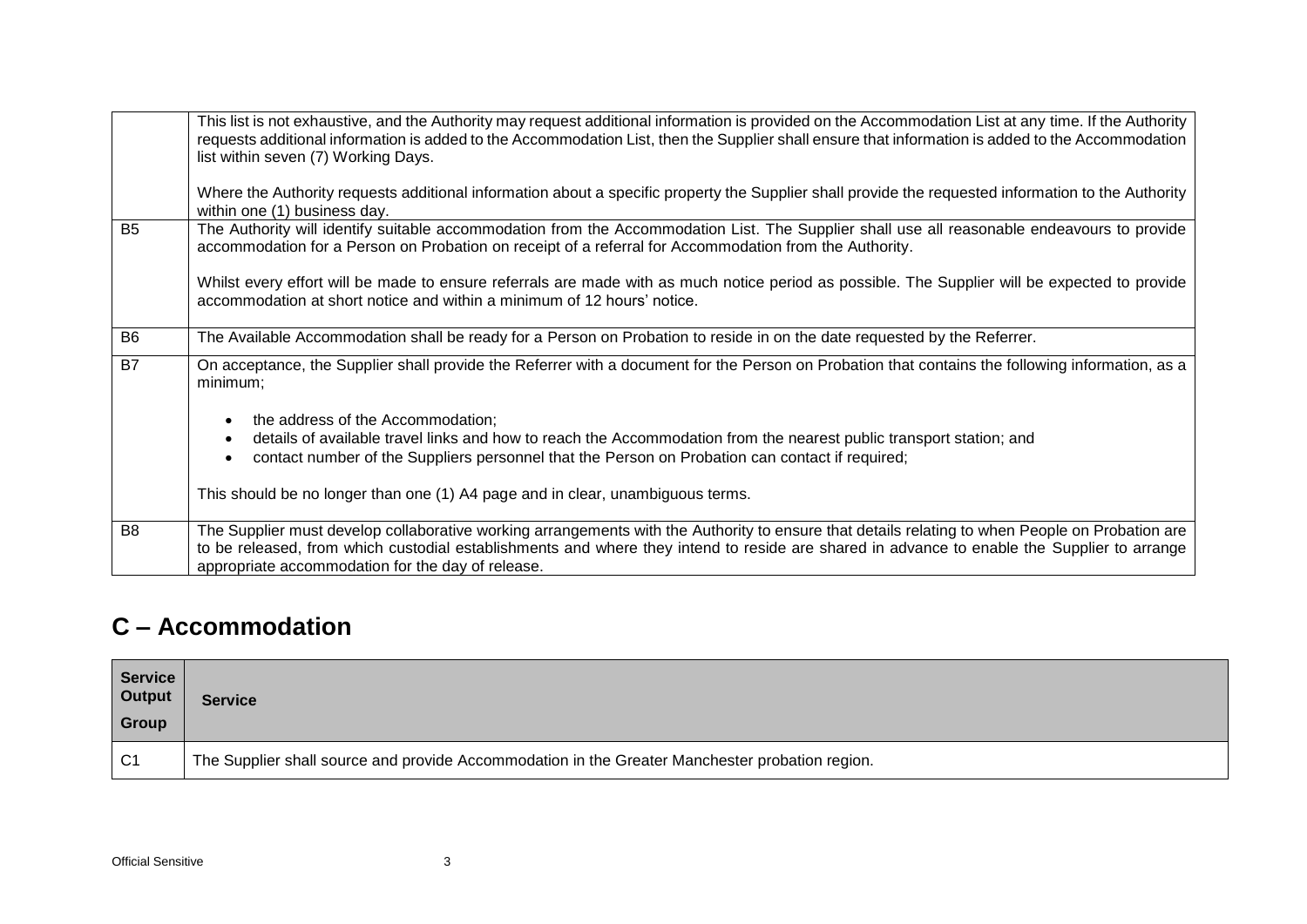| The Suppliers Accommodation List should include enough Accommodation to meet this requirement.                                                                         | and are not replaced. |                |                |                |          |                                                   |            |          |              |          |          |                  |                     |
|------------------------------------------------------------------------------------------------------------------------------------------------------------------------|-----------------------|----------------|----------------|----------------|----------|---------------------------------------------------|------------|----------|--------------|----------|----------|------------------|---------------------|
|                                                                                                                                                                        |                       |                |                |                |          |                                                   |            |          |              |          |          |                  |                     |
| <b>Block Booking</b><br>The Accommodation required must be block booked by the Supplier. The following number of bed spaces are required in the following sub-regional |                       |                |                |                |          |                                                   |            |          |              |          |          |                  |                     |
| locations. The table shows per sub-regional location: Monthly Average number of People on Probation to be accommodated and the Expected                                |                       |                |                |                |          |                                                   |            |          |              |          |          |                  |                     |
| number of bed spaces required per month. See below:                                                                                                                    |                       |                |                |                |          |                                                   |            |          |              |          |          |                  |                     |
| <b>Greater Manchester</b>                                                                                                                                              |                       |                |                |                |          | Expected number of bed spaces required each month |            |          |              |          |          |                  |                     |
|                                                                                                                                                                        | <b>Monthly</b>        |                |                |                |          |                                                   |            |          |              |          |          |                  |                     |
|                                                                                                                                                                        | average               |                |                |                |          |                                                   |            |          |              |          |          |                  |                     |
|                                                                                                                                                                        | new                   |                |                |                |          |                                                   |            |          |              |          |          |                  |                     |
|                                                                                                                                                                        | entrants              | Jul            | Aug            | Sep            | Oct      | <b>Nov</b>                                        | <b>Dec</b> | Jan      | Feb          | Mar      | Apr      | May              | Jun                 |
| Manchester                                                                                                                                                             | 14                    | 7              | 22             | 36             | 43       | 43                                                | 43         | 43       | 43           | 43       | 43       | 29               | 14                  |
| Bolton                                                                                                                                                                 | 8<br>7                | 4<br>4         | 12<br>11       | 19             | 23       | 23<br>22                                          | 23<br>22   | 23<br>22 | 23<br>22     | 23       | 23<br>22 | 15<br>15         | 8<br>$\overline{7}$ |
| Atherton/Wigan<br>Salford                                                                                                                                              | 6                     | 3              | 9              | 18<br>14       | 22<br>17 | 17                                                | 17         | 17       | 17           | 22<br>17 | 17       | 11               | 6                   |
| Rochdale                                                                                                                                                               | 5                     | $\overline{2}$ | $\overline{7}$ | 12             | 14       | 14                                                | 14         | 14       | 14           | 14       | 14       | 9                | 5                   |
| Bury                                                                                                                                                                   | 4                     | $\overline{2}$ | 6              | 11             | 13       | 13                                                | 13         | 13       | 13           | 13       | 13       | 9                | 4                   |
| Oldham                                                                                                                                                                 | 3                     | $\overline{2}$ | 5              | 8              | 10       | 10                                                | 10         | 10       | 10           | 10       | 10       | 6                | $\overline{3}$      |
| Stockport                                                                                                                                                              | 3                     | $\mathbf{1}$   | 4              | $\overline{7}$ | 9        | 9                                                 | 9          | 9        | 9            | 9        | 9        | $\boldsymbol{6}$ | 3                   |
| Tameside                                                                                                                                                               | $\overline{2}$        | $\mathbf{1}$   | 3              | 5              | 6        | 6                                                 | 6          | 6        | 6            | 6        | 6        | 4                | $\overline{2}$      |
| Trafford                                                                                                                                                               | $\overline{2}$        | $\mathbf{1}$   | 3              | 5              | 6        | 6                                                 | 6          | 6        | 6            | 6        | 6        | 4                | $\overline{2}$      |
| Other                                                                                                                                                                  | 0                     | 0              | $\Omega$       | 0              | 0        | 0                                                 | 0          | 0        | $\mathbf{0}$ | 0        | 0        | $\Omega$         | $\Omega$            |
|                                                                                                                                                                        | 54                    | 27             | 81             | 135            | 162      | 162                                               | 162        | 162      | 162          | 162      | 162      | 108              | 54                  |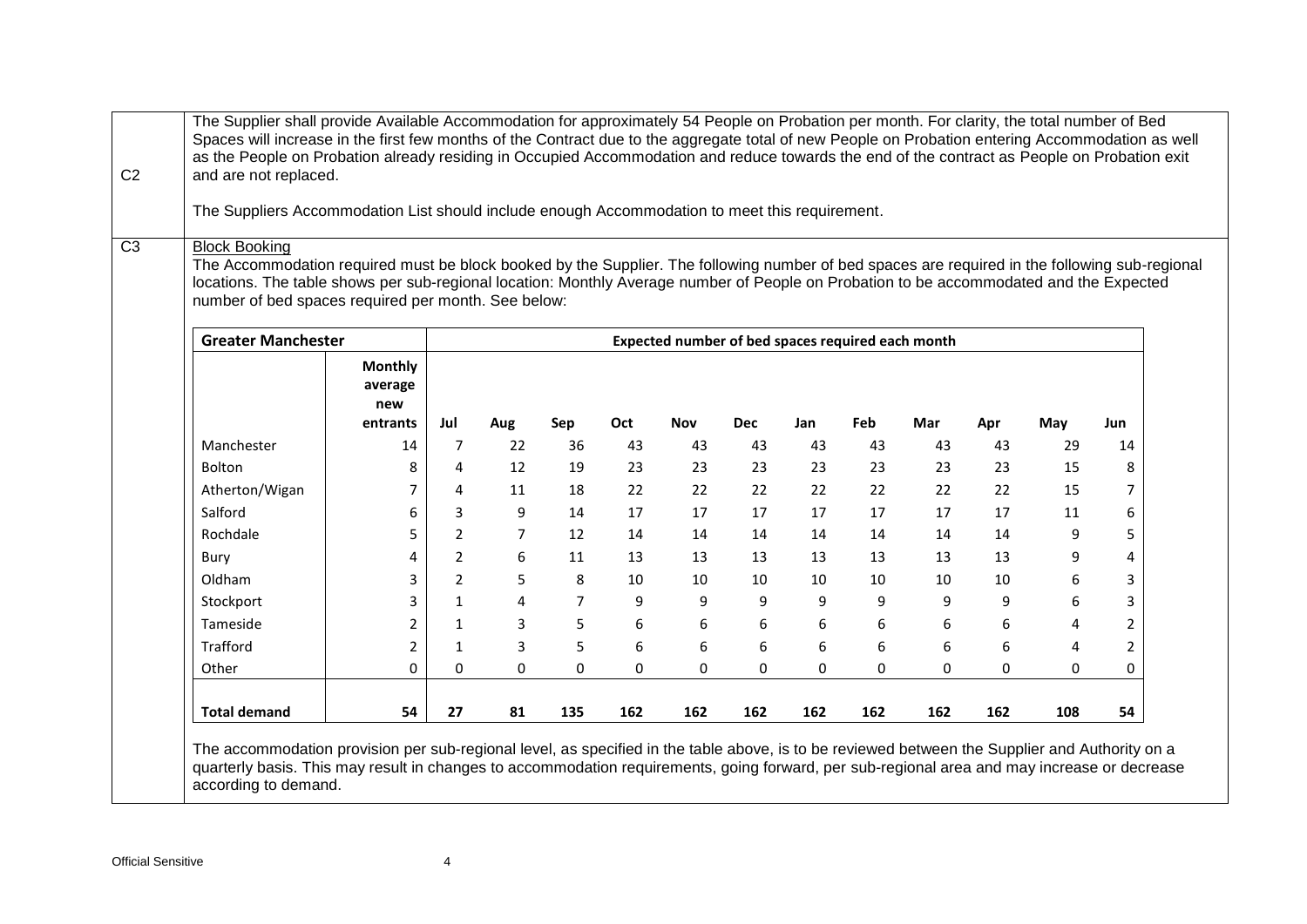| $\overline{C4}$ | Accommodation shall be available for up to 84 nights per Person on Probation. A Person on Probation shall remain in the same Accommodation<br>throughout the 84 nights.                                                                                                                                                                                                                                                                                                                    |
|-----------------|--------------------------------------------------------------------------------------------------------------------------------------------------------------------------------------------------------------------------------------------------------------------------------------------------------------------------------------------------------------------------------------------------------------------------------------------------------------------------------------------|
|                 | If the Supplier identifies an acceptable reason that the Person on Probation will have to leave the Accommodation early, due to unforeseen<br>circumstances related to the property or surrounding area, it shall immediately inform the COM and HPT and offer a solution including as a minimum<br>suitable, replacement Accommodation which ensures that the Person on Probation is not without Accommodation at any point during their 84 nights.                                       |
| C <sub>5</sub>  | If a Person on Probation ceases to reside the Accommodation for any reason the Supplier shall inform the HPT and COM and ensure that the<br>Accommodation is ready for a replacement Person on Probation to reside in within twenty-four (24) hours.                                                                                                                                                                                                                                       |
|                 | In the handover time between the Supplier must complete a check of the property and a written inventory to keep on file. Ensure that all items that<br>are required in accordance with the Schedule are in place for the next Person on Probation. If there are items that are missing and the Supplier<br>suspects this is due to theft, they must inform the police and the COM. Ensure the property is clean and in good repair in accordance with the<br>requirements of the Schedule. |
| C <sub>6</sub>  | The Supplier shall provide an induction meeting for a Person on Probation upon arrival at the Accommodation, providing that arrival is before 19:00<br>on a Working Day. The date and time of the induction meeting shall be agreed with the Referrer in advance and shall include;<br>a full tour of the Accommodation;<br>keys to the Accommodation, and;<br>a copy of the Accommodation rules and conditions of residence including regarding Personal Property.                        |
|                 | For any Person on Probation arriving outside of these hours the Supplier must find an alternative solution to the induction to ensure that the Person<br>on Probation is able to access the Accommodation on their date of release.                                                                                                                                                                                                                                                        |
| $\overline{C7}$ | As a minimum, the Accommodation provided shall comply with Decent Home Standards published by the Ministry of Housing, Communities and<br>Local Government (formerly known as Department for Communities and Local Government).<br>https://assets.publishing.service.gov.uk/government/uploads/system/uploads/attachment_data/file/7812/138355.pdf                                                                                                                                         |
|                 | Including by undertaking necessary:                                                                                                                                                                                                                                                                                                                                                                                                                                                        |
|                 | repairs and maintenance to furnishings, including replacements;<br>j.<br>ii.<br>repairs and maintenance of internal fixings and decoration;<br>iii.<br>repairs and maintenance of the Accommodation or ensuring the landlord or owner of the Accommodation (if that is not the Supplier) does so;<br>and                                                                                                                                                                                   |
|                 | routine maintenance of external fixings and areas, including lawned areas, driveways and public rights of access routes. The Supplier shall<br>iv.<br>ensure that this is completed at a required frequency sufficient to ensure the Accommodation meets or exceeds the standards of the properties<br>in the immediate area.<br>v.                                                                                                                                                        |
|                 | Any gardens at the Accommodation shall be secured by the Supplier by fencing and/or walls, clear of rubbish and there should be no debris that could<br>cause harm including but not limited to broken glass and potential weapons.                                                                                                                                                                                                                                                        |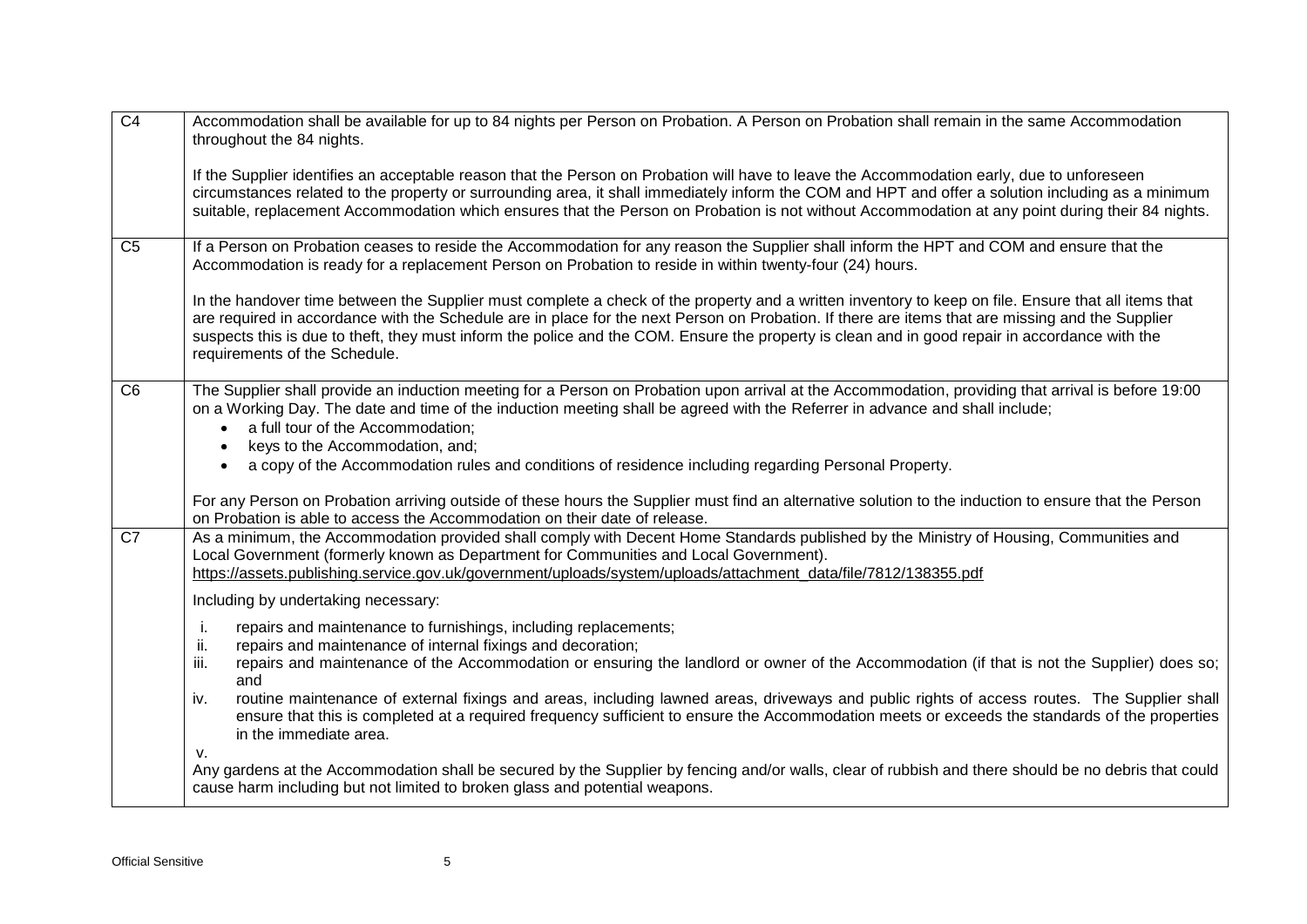|                | As a minimum, the Supplier shall ensure that the Accommodation complies with the respective Local Authority housing standards and with the             |
|----------------|--------------------------------------------------------------------------------------------------------------------------------------------------------|
|                | Housing, Health and Safety Rating System published by the Ministry of Housing, Communities and Local Government.                                       |
|                | https://www.gov.uk/government/publications/housing-health-and-safety-rating-system-guidance-for-Landlords-and-property-related-professionals.          |
|                |                                                                                                                                                        |
|                | The Supplier must ensure:                                                                                                                              |
|                |                                                                                                                                                        |
|                | Smoke alarms and carbon monoxide alarms must be fitted and tested in accordance with The Smoke and Carbon Monoxide Alarm (England)                     |
|                | Regulations 2015.                                                                                                                                      |
| C <sub>8</sub> |                                                                                                                                                        |
|                | The Supplier shall ensure that all Accommodation is checked and meets the requirements set out in this Schedule before any Person on Probation         |
|                | resides in the Accommodation. These checks shall be accurately recorded and available upon request of the Authority.                                   |
|                | The Authority reserves the right to complete its own checks of the Accommodation at any time. These checks will consist of either announced or         |
|                | unannounced visits.                                                                                                                                    |
|                |                                                                                                                                                        |
| C <sub>9</sub> | The Supplier shall ensure that the following is provided at each Accommodation property as a minimum and shall be maintained in good condition.        |
|                | The Supplier shall replace any furniture when it fails to meet this standard:                                                                          |
|                |                                                                                                                                                        |
|                |                                                                                                                                                        |
|                | The Supplier shall ensure that for each Bed Space there shall be:                                                                                      |
|                | 1 single bed;<br>$\bullet$                                                                                                                             |
|                | 1 cupboard and 1 set of drawers for storage of clothing including space for hanging clothes; and                                                       |
|                |                                                                                                                                                        |
|                | The Supplier shall ensure that in each Accommodation there is a kitchen and dining area which shall include (in adequate quantities sufficient for the |
|                | maximum occupancy of the Accommodation plus 1):                                                                                                        |
|                |                                                                                                                                                        |
|                |                                                                                                                                                        |
|                | Oven and hob;<br>i.                                                                                                                                    |
|                | ii.<br>Washing machine;                                                                                                                                |
|                | Refrigerator;<br>III.                                                                                                                                  |
|                | Appliances including a kettle and toaster;<br>iv.                                                                                                      |
|                | set of saucepans and frying pan;<br>٧.                                                                                                                 |
|                | set of cutlery settings;<br>vi.                                                                                                                        |
|                | vii.<br>dinner set;                                                                                                                                    |
|                | viii.<br>set of kitchen utensils;                                                                                                                      |
|                | set of glasses;<br>ix.                                                                                                                                 |
|                | washing up bowl;<br>Х.                                                                                                                                 |
|                | xi.<br>set of oven trays;                                                                                                                              |
|                | xii.<br>1 dining table and 1 dining chair per Person on Probation;                                                                                     |
|                |                                                                                                                                                        |
|                | cooking utensils / equipment (e.g. bread knife / masher);<br>xiii.                                                                                     |
|                | tea towels; and<br>xiv.                                                                                                                                |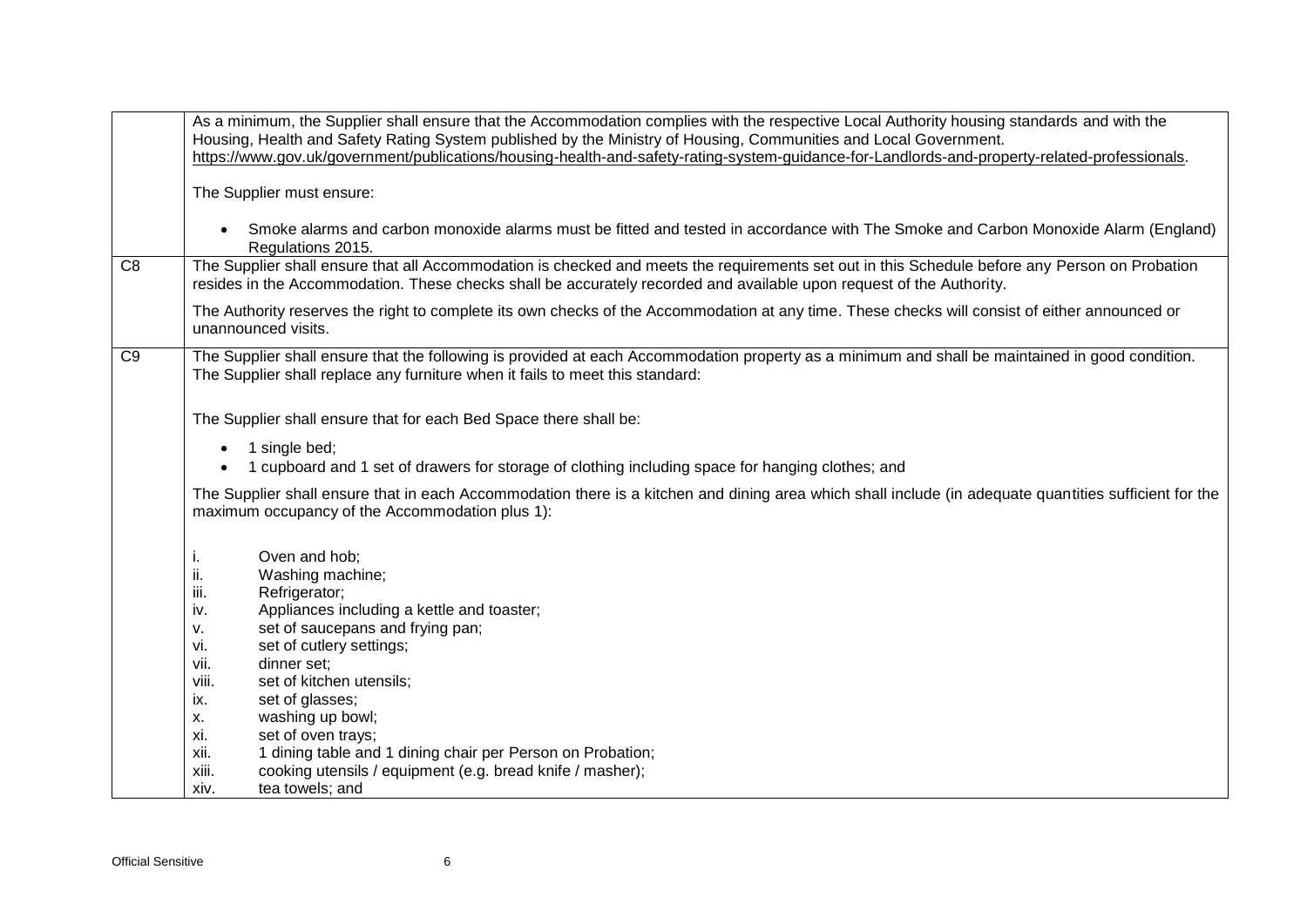|                  | washing up cloths.<br>XV.<br>Vacuum cleaner                                                                                                                                                                                                                                                                                                                                                                                                                                            |
|------------------|----------------------------------------------------------------------------------------------------------------------------------------------------------------------------------------------------------------------------------------------------------------------------------------------------------------------------------------------------------------------------------------------------------------------------------------------------------------------------------------|
|                  | xvi.<br>Iron and Ironing board<br>xvii.                                                                                                                                                                                                                                                                                                                                                                                                                                                |
|                  |                                                                                                                                                                                                                                                                                                                                                                                                                                                                                        |
|                  | The Supplier shall ensure that in each Accommodation there is a working television and access to at least terrestrial channels.                                                                                                                                                                                                                                                                                                                                                        |
|                  | The Supplier shall ensure that a working toilet, washbasin and bath and/or shower is available in each Accommodation in line with the ratios for<br>shared rented accommodation.                                                                                                                                                                                                                                                                                                       |
|                  | The Supplier shall ensure the following disposable items will be issued to the Person on Probation upon arrival at the Accommodation:<br>Sheets, duvets, duvet cover, pillow; and<br>ii.<br>1 bath towel and 1 hand towel.                                                                                                                                                                                                                                                             |
|                  | The Supplier shall ensure the following additional items will be issued to the Person on Probation upon arrival:                                                                                                                                                                                                                                                                                                                                                                       |
|                  | 1 toiletry pack, including toothbrush, toothpaste, shampoo, soap, flannel and personal hygiene and appropriate sanitary items;<br>welcome food pack containing 24 hours' worth of food (48 hours of food if the Person on Probation arrives on a Friday or ahead of public<br>holidays), including sliced loaf, margarine, milk, cereal, coffee, tea bags and sugar. The Supplier needs to consider whether the Person on Probation<br>has any food allergies or special requirements. |
|                  | Any of the above items which are left in the Accommodation after a Person on Probation ceases to reside in the property and cannot be reused must<br>be disposed of in an environmentally safe manner and compliant with relevant COVID guidance.                                                                                                                                                                                                                                      |
|                  | All rooms in the Accommodation will have flooring (carpet or vinyl), window coverings (curtains or blinds), furniture, furnishings and equipment all of<br>which shall be maintained to a clean, undamaged standard in accordance with the requirements of this Schedule.                                                                                                                                                                                                              |
|                  | The Supplier shall procure that:<br>kitchens are clean and safe, free of mould and well ventilated;<br>$\bullet$<br>doors are intact:<br>$\bullet$<br>cookers and ovens are clean;<br>bathrooms are free of mould and mildew and well ventilated; and.<br>has a separate lockable bedroom for each People on Probation.<br>$\bullet$                                                                                                                                                   |
|                  | The Supplier shall ensure that Accommodation complies with all relevant Law in relation to the Accommodation.                                                                                                                                                                                                                                                                                                                                                                          |
| $\overline{C10}$ | The Supplier shall ensure that all new Accommodation shall be procured in line with protocols set out in section C of this Schedule. The Supplier shall<br>obtain the Authority's Approval to new Accommodation before it is used for the Services (with justification given for any refusals). For example,                                                                                                                                                                           |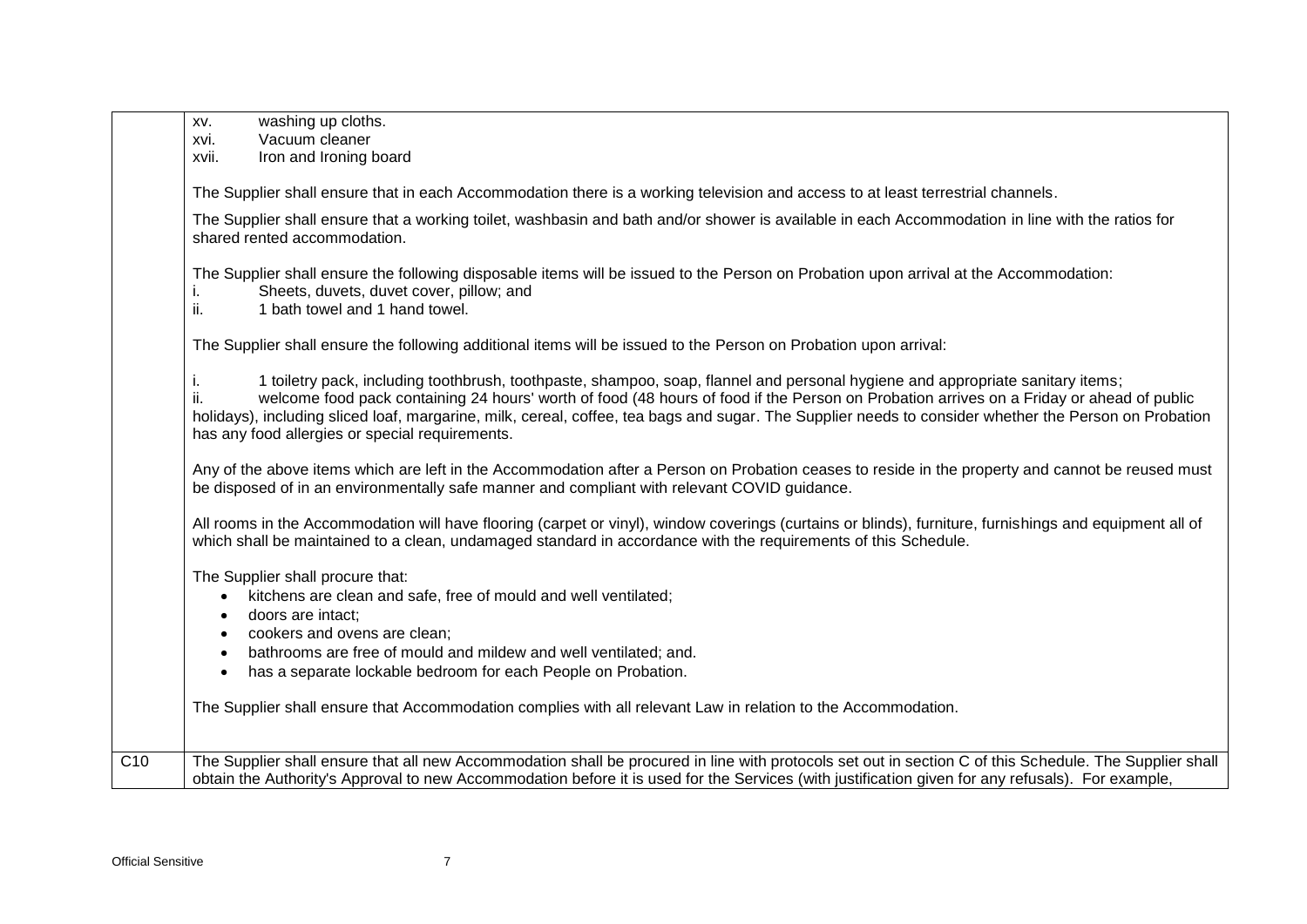|                 | information received by the Authority from the police or local authority. In the event the Supplier cannot deliver the new Accommodation it is the<br>responsibility of the supplier to find alternative new Accommodation.                                                                                                                                                                                                                                                                          |
|-----------------|------------------------------------------------------------------------------------------------------------------------------------------------------------------------------------------------------------------------------------------------------------------------------------------------------------------------------------------------------------------------------------------------------------------------------------------------------------------------------------------------------|
| C <sub>11</sub> | The Supplier shall ensure that Accommodation shall not be allocated to the Person on Probation where it is aware that planned events may affect the<br>Accommodation, including building works if such events would require People on Probation to be relocated. The Supplier shall repair and maintain the<br>Accommodation to a standard compliant with those for disrepair and maintenance under the Landlord and Tenant Act (1985) and Defective Premises<br>Act (1972) and which shall include: |
|                 | arrangements for emergency temporary accommodation as set out in C within this Schedule; and<br>i.                                                                                                                                                                                                                                                                                                                                                                                                   |
|                 | conducting an individual needs assessment on each Person on Probation to identify any individual requirements.<br>ii.                                                                                                                                                                                                                                                                                                                                                                                |
| C <sub>12</sub> | The Supplier shall ensure that each Accommodation is furnished and arranged in compliance with any applicable law, regulation, or guidance<br>concerning COVID-19.                                                                                                                                                                                                                                                                                                                                   |
|                 | The Supplier shall ensure that it has in place all procedures as may be required by any applicable law, regulation, or guidance concerning COVID-19<br>for each Accommodation and that such procedures are of a satisfactory standard.                                                                                                                                                                                                                                                               |
|                 | The Supplier shall manage the Accommodation in compliance with any applicable law, regulation, or guidance concerning COVID-19.                                                                                                                                                                                                                                                                                                                                                                      |
| C <sub>13</sub> | Damages<br>The Supplier is liable for any damages which may occur in the Accommodation that has been caused by a Person(s) on Probation that have been<br>accommodated as part of the contract; the Authority shall not be liable for any damages to the Accommodation, howsoever such damages may have<br>been incurred.                                                                                                                                                                            |
| C14             | The Supplier should have access to Accommodation suitable for those with additional needs (for example, accessible accommodation for those with<br>disabilities) and provide this where needed, in discussion with the Authority.                                                                                                                                                                                                                                                                    |
| C <sub>15</sub> | Four weeks prior to the expiry of the Person on Probation's placement in the Accommodation, the Supplier shall provide a reminder notice to the Person<br>on Probation, COM and HPT stating the date their placement in the Accommodation is due to expire (a "Departure Reminder"). The Person on<br>Probation shall be entitled to use the Accommodation during the period of the Departure Reminder.                                                                                              |
|                 | The Supplier must inform the Authority when issuing a Departure Reminder.                                                                                                                                                                                                                                                                                                                                                                                                                            |
| C <sub>16</sub> | Move On<br>The Supplier should work with the COM to support the move on arrangements as set out in Section D.                                                                                                                                                                                                                                                                                                                                                                                        |
|                 | This is unless other arrangements are in place which enable a Person on Probation to remain in the property, they are in. This would be under<br>arrangements separate to this Schedule. If the Supplier wishes to follow such options, they must be able to still meet the bed space requirements of<br>this Schedule.                                                                                                                                                                              |
| C17             | It is the Supplier's responsibility to ensure the Person on Probation leaves the property on or before the 85 <sup>th</sup> night.                                                                                                                                                                                                                                                                                                                                                                   |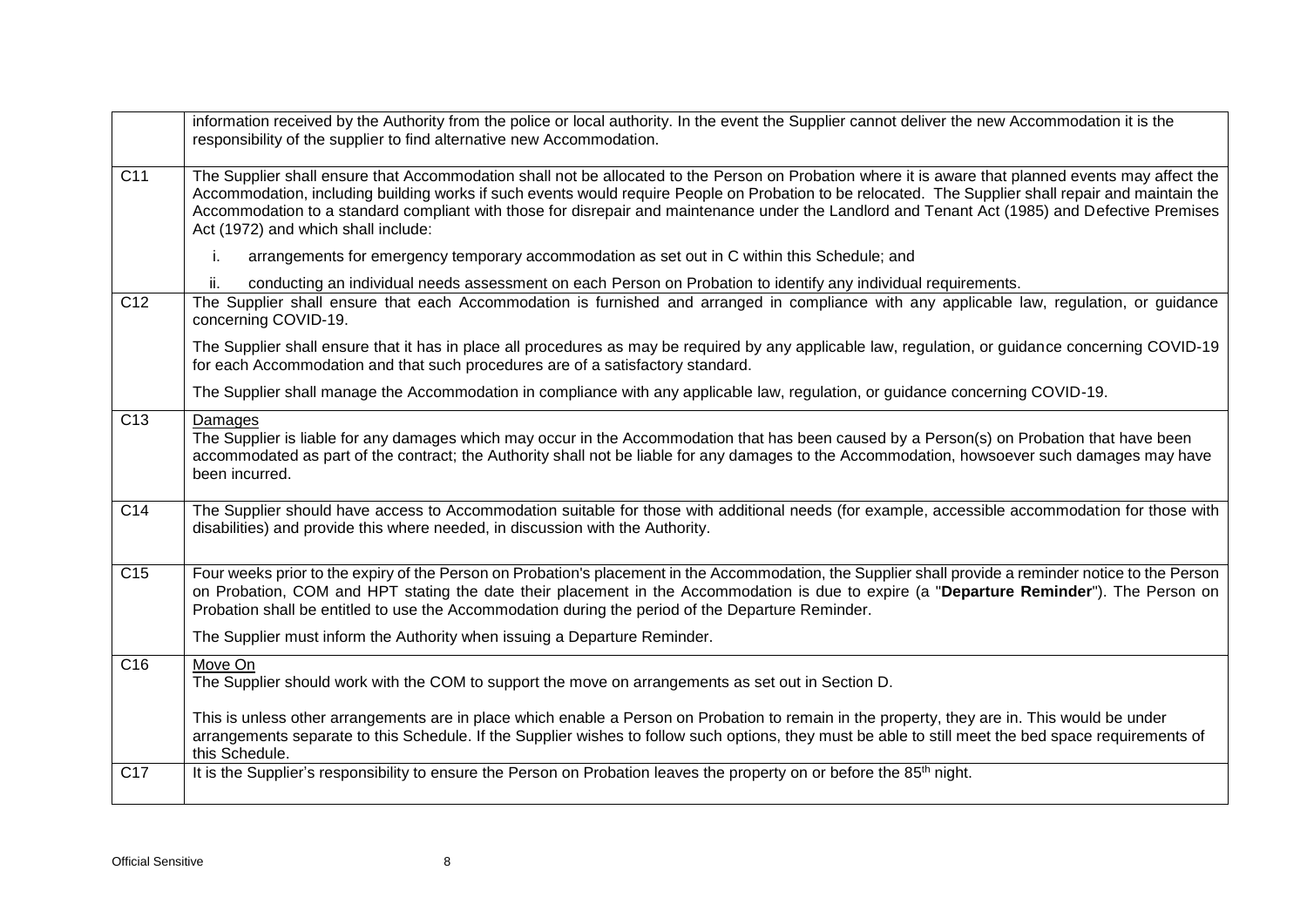| C18              | The Supplier shall offer a range of Accommodation -including properties with one (1) Bed Space in self-contained units up to properties with a maximum<br>four (4) Bed Spaces. Each Accommodation unit shall be dedicated to single gender usage (i.e. men or women or transgender (as required)).<br>A minimum of 10% of total Bed Spaces must be kept exclusively for females on probation, subject to the approval of the Authority, which may include<br>changing the gender usage depending on demand. The location of the female units to be determined in discussion with the Authority. Female<br>accommodation units should be 1 or 2 bed spaces.                                                                                                                         |
|------------------|------------------------------------------------------------------------------------------------------------------------------------------------------------------------------------------------------------------------------------------------------------------------------------------------------------------------------------------------------------------------------------------------------------------------------------------------------------------------------------------------------------------------------------------------------------------------------------------------------------------------------------------------------------------------------------------------------------------------------------------------------------------------------------|
|                  | For transgender individuals the Authority will liaise with the Supplier in order for their Accommodation to be managed on an individual basis.                                                                                                                                                                                                                                                                                                                                                                                                                                                                                                                                                                                                                                     |
|                  | A minimum of 50% of bed spaces to be in single unit self-contained accommodation.                                                                                                                                                                                                                                                                                                                                                                                                                                                                                                                                                                                                                                                                                                  |
|                  | The accommodation units will be for the sole use of People on Probation eligible under this Schedule.                                                                                                                                                                                                                                                                                                                                                                                                                                                                                                                                                                                                                                                                              |
|                  | The Supplier will need to be mindful of the number of People on Probation in the same road/area and ensure that there is not a high density. For the<br>purposes of these services, high density will be defined as 10 or more individuals in one locality.                                                                                                                                                                                                                                                                                                                                                                                                                                                                                                                        |
| $\overline{C19}$ | Personal property                                                                                                                                                                                                                                                                                                                                                                                                                                                                                                                                                                                                                                                                                                                                                                  |
|                  | All the terms regarding personal property in accommodation during a Person on Probation's stay and afterwards, must be explained on induction and<br>clearly recorded. A disclaimer form should be discussed and signed by the Person on Probation acknowledging this. A copy of the signed disclaimer<br>should then be placed in the Person on Probation's file for future reference.                                                                                                                                                                                                                                                                                                                                                                                            |
|                  | <b>Property Following Departure</b>                                                                                                                                                                                                                                                                                                                                                                                                                                                                                                                                                                                                                                                                                                                                                |
|                  | On planned departure, a Person on Probation should take all of their personal items with them. The Supplier accepts no responsibility for anything left<br>at the premises by the occupant at the end of the term of residence and the Person on Probation agrees that the Supplier may dispose of them in any<br>way they see fit.                                                                                                                                                                                                                                                                                                                                                                                                                                                |
|                  | There may be unplanned departures when a Person on Probation is unable to take all their property with them for a variety of reasons. If they have left<br>at short notice (e.g. has been recalled to prison), and where it is apparent that the goods involved are of apparent significant monetary or sentimental<br>value, consideration may on occasion, and where space permits, be given to retaining the items for up to 7 days. The Supplier must attempt to contact<br>the Person on Probation or with next of kin and where appropriate the COM in attempting to return such property. In such circumstances, an inventory<br>must be taken of all the belongings indicating, where possible, the value of them. The member of staff involved should sign the inventory. |
| C <sub>20</sub>  | Where any Bed Space is permanently or temporarily below the standards set out in Section C of this Schedule the Supplier shall temporarily withdraw<br>the Bed Space(s) from use and shall, at its cost, address the issues. If the property may be unavailable for a period of more than seven (7) calendar<br>days, regardless of the cause, a written plan must be produced by the Supplier and sent to the Authority within the 7 days of the bed space(s) being<br>out of use for its approval that clearly sets out:                                                                                                                                                                                                                                                         |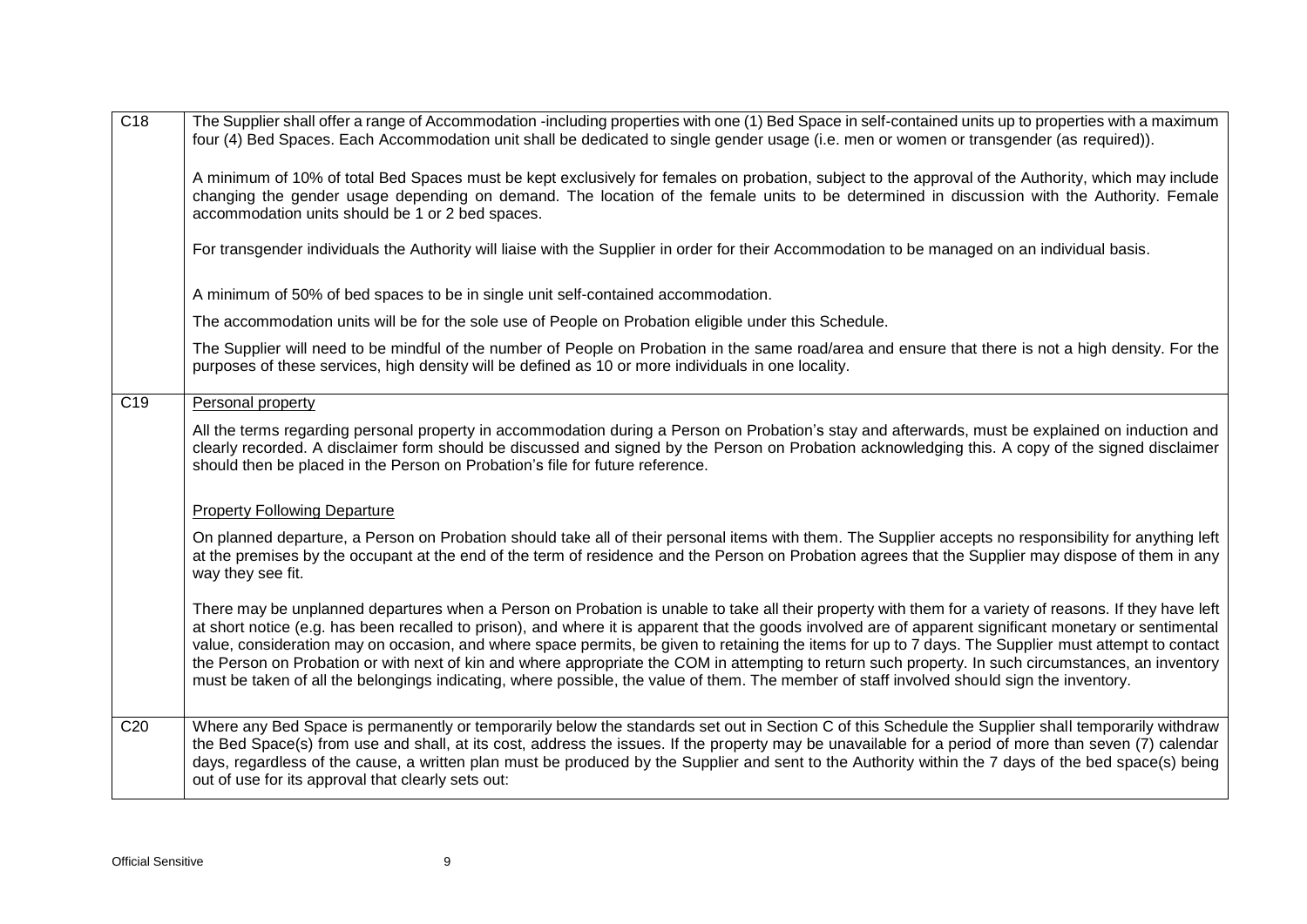| why the Bed Space(s) are not ready for use;                                                                                                                                                                                                                                                               |
|-----------------------------------------------------------------------------------------------------------------------------------------------------------------------------------------------------------------------------------------------------------------------------------------------------------|
| the date the Bed Space(s) are expected to be brought back into use;<br>ii.                                                                                                                                                                                                                                |
| details of the required works the Supplier is organising to bring the Bed Space(s) back into use;<br>iii.                                                                                                                                                                                                 |
| The Authority will consider the plan and will not withhold Approval unless the plan is incomplete, inaccurate or is wrongly categorised and the time<br>approved by the Authority will become the agreed repair time. The Authority will reserve the right to visit the Bed Space(s) and verify the plan. |
| The Supplier must ensure that any Bed Space(s) that are out of use does not impact on the ability of the Supplier to meet the accommodation demand<br>requirements as set out in the Schedule.                                                                                                            |

### **D – Support**

| <b>Service</b><br>Output<br><b>Group</b> | <b>Service</b>                                                                                                                                                                                                                                                                                                                                                |
|------------------------------------------|---------------------------------------------------------------------------------------------------------------------------------------------------------------------------------------------------------------------------------------------------------------------------------------------------------------------------------------------------------------|
| D <sub>1</sub>                           | The Supplier shall provide Support to a Person on Probation residing in the Accommodation. The Support provided by the Supplier must include<br>contact at least once per week.                                                                                                                                                                               |
| D <sub>2</sub>                           | The Supplier shall keep clear, accurate records of the Support delivered and provide feedback to the Person on Probation's COM following every<br>contact (through scheduled Support or other contact) with the Person on Probation via email and within 24hrs, unless there is a need for the<br>notification to be sooner, in accordance with the Schedule. |
| D <sub>3</sub>                           | The focus of the Support is to help the Person on Probation maintain their Temporary Accommodation and support the COM in their work to assist<br>the Person on Probation to move on to Settled Accommodation.                                                                                                                                                |
|                                          | In terms of assisting People on Probation maintain their temporary accommodation activities must include, but are not exhaustive:                                                                                                                                                                                                                             |
|                                          | A minimum of fortnightly home visits to the Accommodation to check how the Person on Probation is getting on in taking care of the<br>property and confirming the Person on Probation is still residing in the Accommodation and is using it to its intended purpose (single<br>occupancy accommodation).                                                     |
|                                          | Ensuring all utilities are in working order and the Person on Probation is able to use these. This should include budgeting advice for<br>essentials (electricity etc.).                                                                                                                                                                                      |
|                                          | Ensuring the Person on Probation is taking appropriate steps to ensure their own safety in the property (closing windows, locking doors<br>$etc.$ ).                                                                                                                                                                                                          |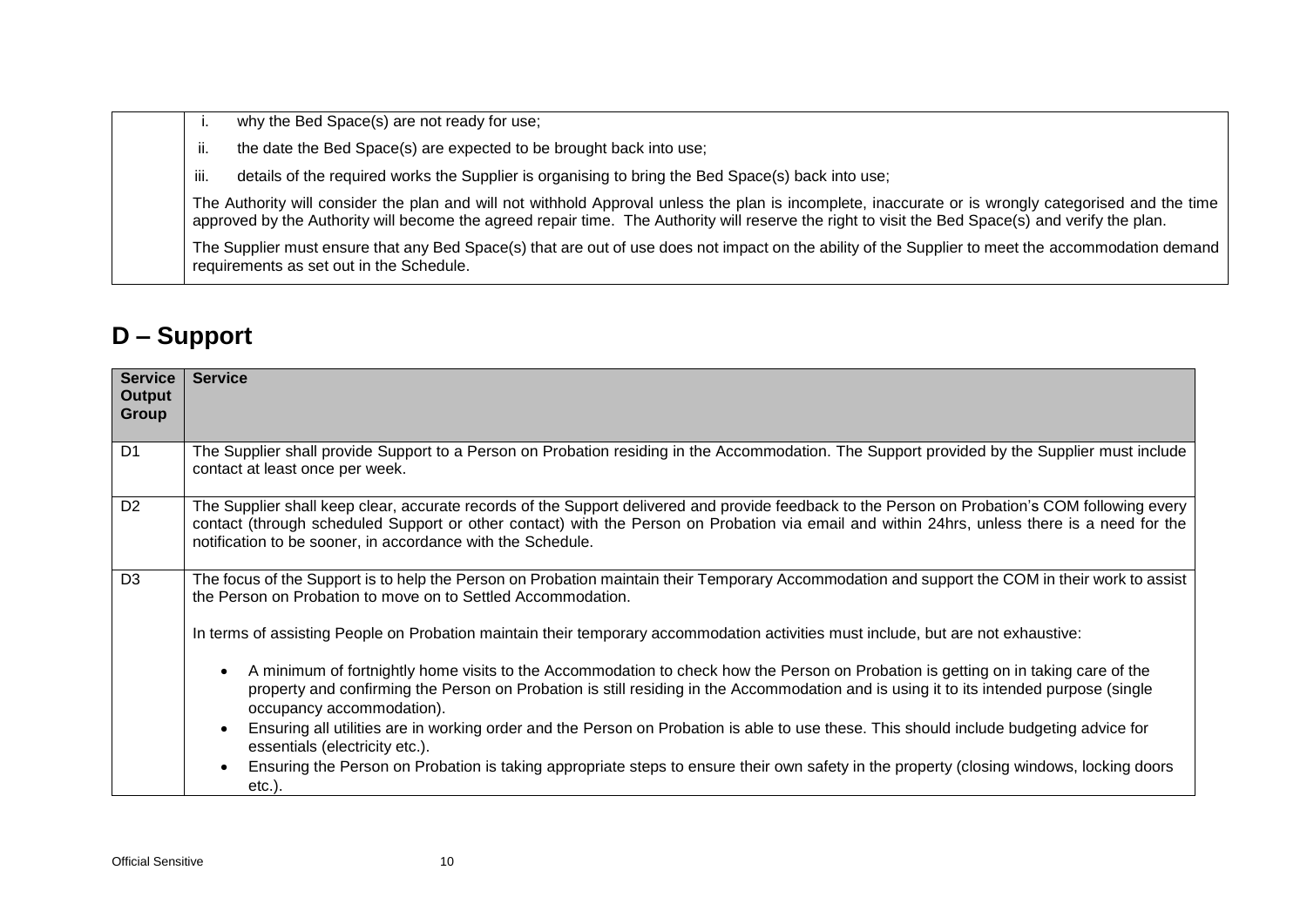|                | Communicating weekly with the Person on Probation's COM, including clearly outlining any concerns regarding maintenance of<br>$\bullet$<br>accommodation or regarding contact with the Person on Probation, including escalating any safeguarding or risk concerns to the COM<br>The COM should be informed at the earliest possible opportunity of any issues that may cause the Supplier to wish to withdraw the<br>accommodation from a Person on Probation.<br>Assistance with specific housing related support needs as identified by the COM.<br>To prepare the Person on Probation to manage the Accommodation without further support.<br>Identifying further areas of support that may be needed.<br>Ability to work with People on Probation from a range of backgrounds including (but not exhaustive) female, those with disabilities, where<br>English is not their first language. |
|----------------|--------------------------------------------------------------------------------------------------------------------------------------------------------------------------------------------------------------------------------------------------------------------------------------------------------------------------------------------------------------------------------------------------------------------------------------------------------------------------------------------------------------------------------------------------------------------------------------------------------------------------------------------------------------------------------------------------------------------------------------------------------------------------------------------------------------------------------------------------------------------------------------------------|
|                | Support with move on to settled accommodation activities must include:                                                                                                                                                                                                                                                                                                                                                                                                                                                                                                                                                                                                                                                                                                                                                                                                                           |
|                | Discussion and agreement with the COM as to what activities to undertake.                                                                                                                                                                                                                                                                                                                                                                                                                                                                                                                                                                                                                                                                                                                                                                                                                        |
|                | This could include, but is not exhaustive:                                                                                                                                                                                                                                                                                                                                                                                                                                                                                                                                                                                                                                                                                                                                                                                                                                                       |
|                | Involvement in discussions regarding move on options with the Person on Probation.<br>Accompanying a Person on Probation to visit a potential settled accommodation placement.<br>Liaison with other staff/services involved in securing settled accommodation.<br>Help setting up a bank account, support making a benefit claim.<br>To provide an accommodation reference to the Person on Probation to use with future Landlords.                                                                                                                                                                                                                                                                                                                                                                                                                                                             |
| D <sub>4</sub> | Upon written request of the Authority, the Supplier shall contribute and provide relevant input to case reports, incident reports and contribute or<br>participate in multi-agency meetings. For example, a Person on Probation with high needs.                                                                                                                                                                                                                                                                                                                                                                                                                                                                                                                                                                                                                                                 |
| D <sub>5</sub> | Decisions regarding withdrawing a Person on Probation from a Bed Space should be made by the Authority after consultation with the Supplier.<br>This will happen if they assess that the risks/ behaviour cannot be managed safely in the Bed pace. It may also occur if the Person on Probation<br>is not adhering to the requirements in the Accommodation Compact.                                                                                                                                                                                                                                                                                                                                                                                                                                                                                                                            |

# **E - Communication and Marketing**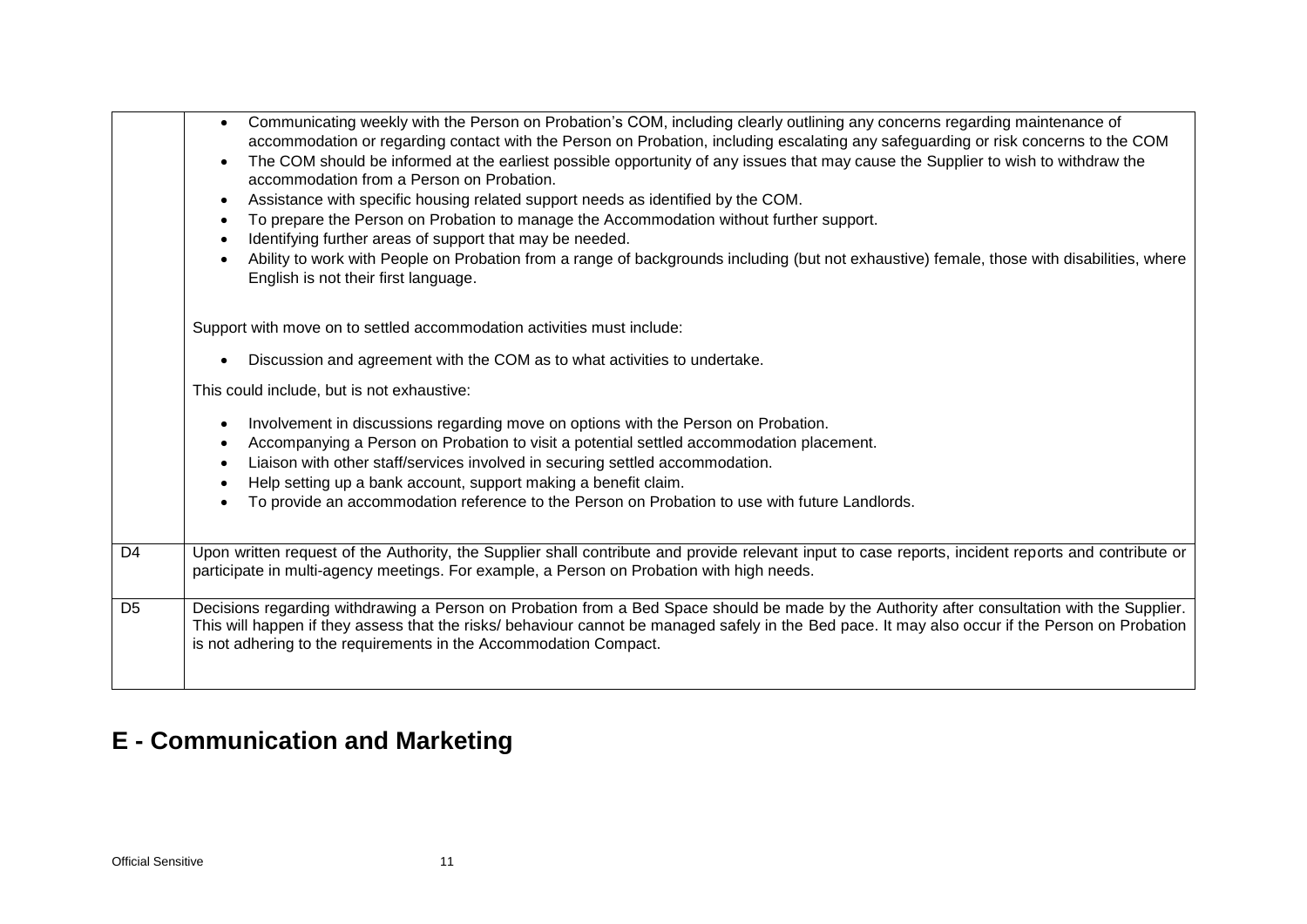| <b>Service</b><br>Output<br>group | <b>Service</b>                                                                                                                                                                            |                                                      |  |  |  |  |  |  |  |  |  |  |  |
|-----------------------------------|-------------------------------------------------------------------------------------------------------------------------------------------------------------------------------------------|------------------------------------------------------|--|--|--|--|--|--|--|--|--|--|--|
| E <sub>1</sub>                    |                                                                                                                                                                                           | Media enquiries and communication:                   |  |  |  |  |  |  |  |  |  |  |  |
|                                   | The Supplier shall refer any and all communication as part of their proactive community engagement, media enquiries and press releases to the<br>Authority for Approval prior to release. |                                                      |  |  |  |  |  |  |  |  |  |  |  |
|                                   |                                                                                                                                                                                           | The contact for the handling of media enquiries are: |  |  |  |  |  |  |  |  |  |  |  |
|                                   | Contract Manager (details TBC)<br>٠.                                                                                                                                                      |                                                      |  |  |  |  |  |  |  |  |  |  |  |
|                                   | ii.<br>Ministry of Justice Press Office:<br>020 3334 3506                                                                                                                                 |                                                      |  |  |  |  |  |  |  |  |  |  |  |
|                                   | iii.                                                                                                                                                                                      | Supplier:                                            |  |  |  |  |  |  |  |  |  |  |  |

### **F - Management Information**

| <b>Service</b><br><b>Output</b><br>group | <b>Service</b>                                                                                                                                                                                                                                                                                                          |
|------------------------------------------|-------------------------------------------------------------------------------------------------------------------------------------------------------------------------------------------------------------------------------------------------------------------------------------------------------------------------|
| F <sub>1</sub>                           | The Supplier shall provide to the Authority Management Information in accordance with this section F of the Schedule, and where otherwise<br>requested by the Authority from time to time, promptly, and in event within two (2) Working Days of request. This shall commence from service go<br>live.                  |
|                                          | The Authority may make reasonable changes to the format and frequency in which the Management Information must be provided at any time by<br>giving the Supplier one (1) months' notice.                                                                                                                                |
| F <sub>2</sub>                           | As part of the Contract award the Authority wishes to work with the successful Supplier(s) to agree the data which will be collected. The information<br>will be used to support monitoring and evaluation purposes. These include, but are not limited to the following as a minimum;                                  |
|                                          | Bed spaces, including the total number secured, and if the Accommodation is Available Accommodation, Occupied Accommodation or<br>Allocated Accommodation. This should be separately detailed for women and People on Probation with disabilities. If not immediately<br>available, the date when it is expected to be. |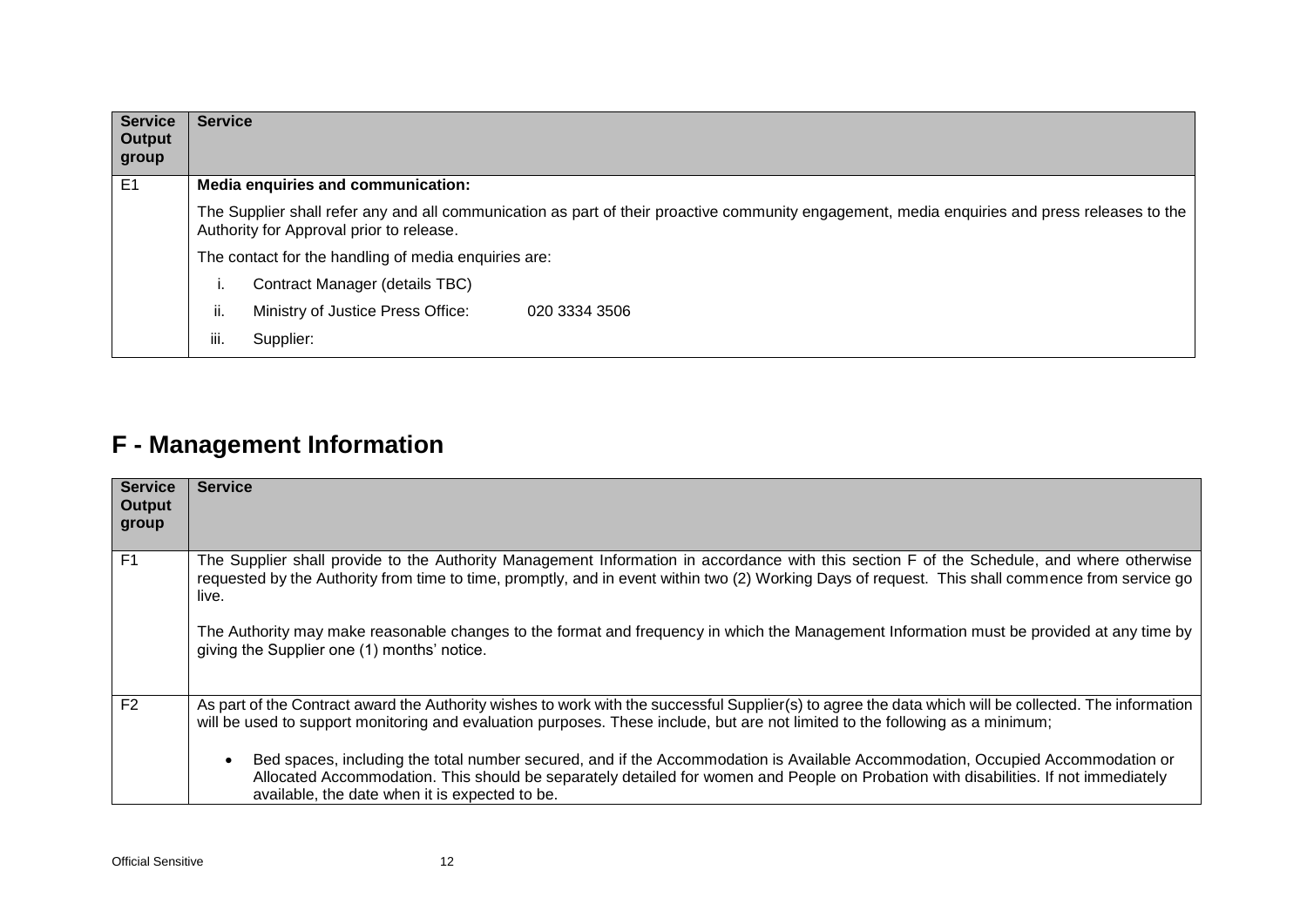|                | an overview of all referrals received and their status, this includes, date received, date responded to, number of referrals received per<br>week/month/total, any that are pending;<br>People on Probation case level details (all which the Supplier has access to) to include: Protected Characteristics: age, ethnicity, gender<br>and/or disability status;<br>an overview of People on Probation in Accommodation, including the Accommodation type they are in, the arrival date and departure date;<br>the Referrer:<br>details of any complaints received, their status and action taken, and;<br>details of all Reportable Incidents and Major Incidents, including date and time they took place, were realised and were reported.<br>Number of Support worker sessions completed, per week/month/total<br>The number of People on Probation who have been accommodated per week/ month/ total. The numbers that have left per<br>week/month/total. |
|----------------|----------------------------------------------------------------------------------------------------------------------------------------------------------------------------------------------------------------------------------------------------------------------------------------------------------------------------------------------------------------------------------------------------------------------------------------------------------------------------------------------------------------------------------------------------------------------------------------------------------------------------------------------------------------------------------------------------------------------------------------------------------------------------------------------------------------------------------------------------------------------------------------------------------------------------------------------------------------|
| F <sub>3</sub> | Management Information shall be delivered to the Authority via secure email on a monthly basis no later than 17:00 on the 5 <sup>th</sup> business day of the<br>calendar month for the preceding month.                                                                                                                                                                                                                                                                                                                                                                                                                                                                                                                                                                                                                                                                                                                                                       |

# **G – Feedback from People on Probation**

| <b>Service</b><br><b>Output</b><br>group | <b>Service</b>                                                                                                                                                                                                                                    |
|------------------------------------------|---------------------------------------------------------------------------------------------------------------------------------------------------------------------------------------------------------------------------------------------------|
| G <sub>1</sub>                           | The Supplier shall have arrangements in place to obtain feedback from Service Users on the delivery of services that affect them and to use this<br>to improve the service that they provide. As a minimum this should be undertaken bi-annually. |

#### **H – Incidents**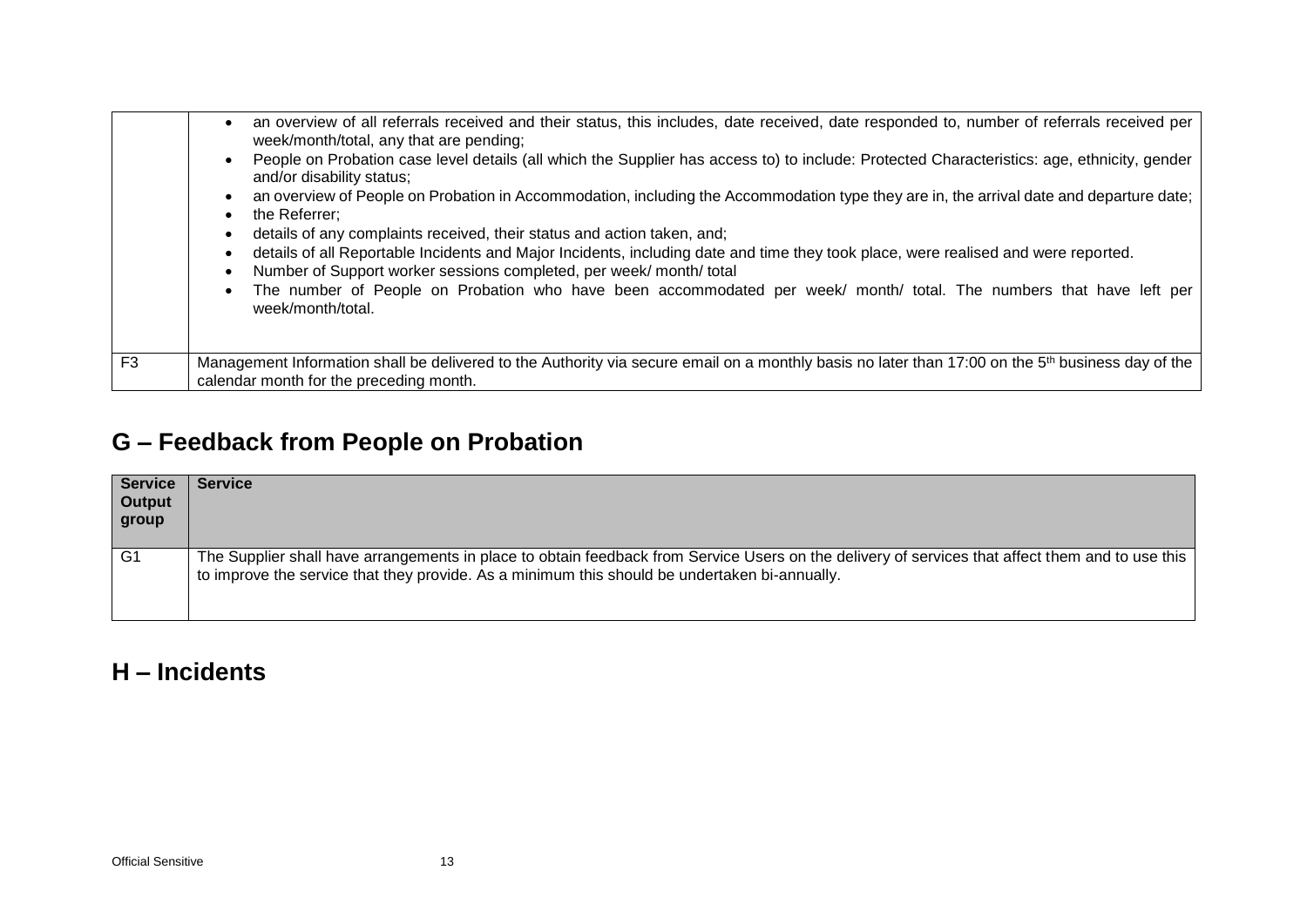| <b>Service</b><br><b>Output</b><br>group | <b>Service</b>                                                                                                                                                                                                                                       |                                                                                                                                                                                                                                                                                                                                                                                              |  |  |  |  |  |  |  |  |  |  |  |
|------------------------------------------|------------------------------------------------------------------------------------------------------------------------------------------------------------------------------------------------------------------------------------------------------|----------------------------------------------------------------------------------------------------------------------------------------------------------------------------------------------------------------------------------------------------------------------------------------------------------------------------------------------------------------------------------------------|--|--|--|--|--|--|--|--|--|--|--|
| H1                                       |                                                                                                                                                                                                                                                      | The Supplier shall ensure that the COM and HPT shall be consulted and informed of all concerns, in respect of a Person on Probation<br>immediately (in conjunction with any others that need to be informed) upon becoming aware of the same by phone or if unavailable by email.                                                                                                            |  |  |  |  |  |  |  |  |  |  |  |
|                                          | The Supplier shall report to the police any offence or suspicions that the Person on Probation may be engaged in criminal activity. The Supplier<br>must contact other emergency services, if they become aware of circumstances which require this. |                                                                                                                                                                                                                                                                                                                                                                                              |  |  |  |  |  |  |  |  |  |  |  |
| H2                                       | <b>Out of Hours Support</b>                                                                                                                                                                                                                          |                                                                                                                                                                                                                                                                                                                                                                                              |  |  |  |  |  |  |  |  |  |  |  |
|                                          |                                                                                                                                                                                                                                                      | The Supplier shall have in place, at all times including outside its normal business hours on each day of the year, arrangements to enable a<br>suitably qualified duty manager or other equivalent member of the Supplier's Personnel to deal with any event or circumstance arising out of or<br>relating to the Services or this Contract which requires an immediate action or response: |  |  |  |  |  |  |  |  |  |  |  |
|                                          | j.<br>ii.<br>iii.                                                                                                                                                                                                                                    | to mitigate risk of Serious Harm;<br>to safeguard data and all other information which the Supplier is required to produce and/or maintain under this Contract; and<br>to respond effectively to an emergency or contingency event;                                                                                                                                                          |  |  |  |  |  |  |  |  |  |  |  |
| H <sub>3</sub>                           |                                                                                                                                                                                                                                                      | <b>Major Incidents are:</b>                                                                                                                                                                                                                                                                                                                                                                  |  |  |  |  |  |  |  |  |  |  |  |
|                                          | i.<br>Death of a Person on Probation while in receipt of the Services (or within seven (7) days of the end of the receipt of the Accommodation<br>if the Person on Probation dies within this period upon leaving the Accommodation) **              |                                                                                                                                                                                                                                                                                                                                                                                              |  |  |  |  |  |  |  |  |  |  |  |
|                                          | ii.<br>Unexpected death, deliberate or accidental injury of anyone present in any Accommodation or any person involved in the provision of<br>the Services **                                                                                        |                                                                                                                                                                                                                                                                                                                                                                                              |  |  |  |  |  |  |  |  |  |  |  |
|                                          | iii.                                                                                                                                                                                                                                                 | Evidence of anyone under 18 years old at the Accommodation other than dependent children permitted to be present                                                                                                                                                                                                                                                                             |  |  |  |  |  |  |  |  |  |  |  |
|                                          | iv.                                                                                                                                                                                                                                                  | Sexual assault and/or abuse **                                                                                                                                                                                                                                                                                                                                                               |  |  |  |  |  |  |  |  |  |  |  |
|                                          | v.                                                                                                                                                                                                                                                   | Indecent exposure **                                                                                                                                                                                                                                                                                                                                                                         |  |  |  |  |  |  |  |  |  |  |  |
|                                          | vi.                                                                                                                                                                                                                                                  | Physical assault requiring emergency medical intervention **                                                                                                                                                                                                                                                                                                                                 |  |  |  |  |  |  |  |  |  |  |  |
|                                          | Racially aggravated assault and/or abuse **<br>vii.                                                                                                                                                                                                  |                                                                                                                                                                                                                                                                                                                                                                                              |  |  |  |  |  |  |  |  |  |  |  |
|                                          | Serious threats of violence where a child is involved or implicated<br>viii.                                                                                                                                                                         |                                                                                                                                                                                                                                                                                                                                                                                              |  |  |  |  |  |  |  |  |  |  |  |
|                                          | ix.                                                                                                                                                                                                                                                  | Other physical assault and/or abuse where a child is involved or implicated                                                                                                                                                                                                                                                                                                                  |  |  |  |  |  |  |  |  |  |  |  |
|                                          | X.                                                                                                                                                                                                                                                   | Serious accidental injury to any person whilst at any Accommodation or any person involved in the provision of the Services and<br>emergency medical intervention                                                                                                                                                                                                                            |  |  |  |  |  |  |  |  |  |  |  |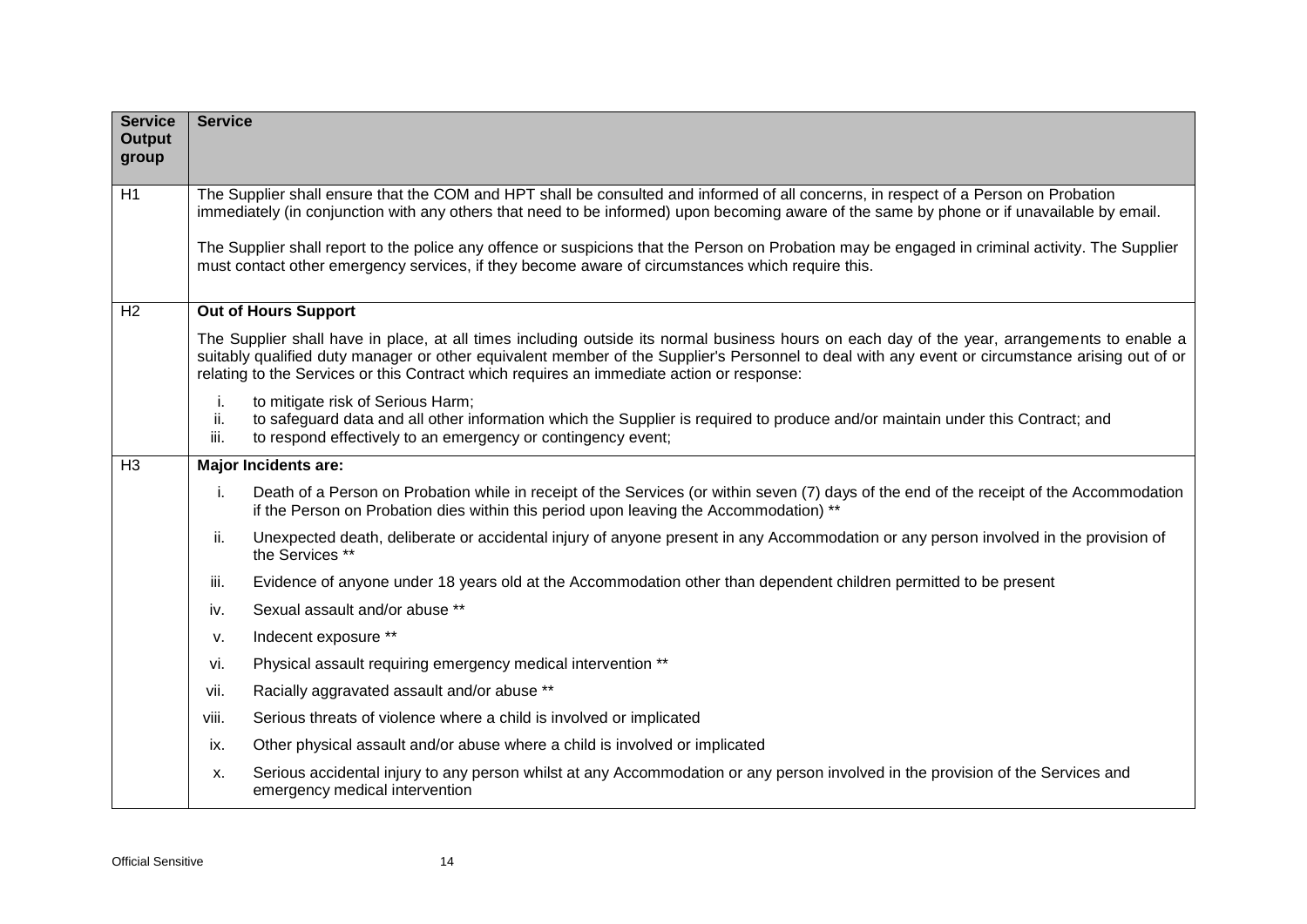- xi. People on Probation self-harm needing emergency medical intervention
- xii. Fire, flood, structural damage resulting in full and/or partial evacuation of the Accommodation\*\*
- xiii. Other incidents resulting in evacuation or closure of Accommodation \*\*
- xiv. Attack on the Accommodation
- xv. Bomb threat
- xvi. Police raid
- xvii. Discovery of firearms and/or other weapons (including swords and knives)
- xviii. Discovery of drugs, or drug related activity including the supply and/or manufacture of drugs
- xix. Arrest on criminal charges in relation to an incident involving a Person on Probation, the Supplier's Personnel or anyone with access to the Accommodation \*\*
- xx. Serious anti-social behaviour involving a Person on Probation(s) at or close to any Accommodation
- xxi. Attempted suicide
- xxii. Arrest of a member of the Supplier's Personnel on duty or in relation to work issues

#### **Reportable Incidents are:**

- i. Serious threats of violence
- ii. Other physical assault and/or abuse
- iii. Verbal assault and/or abuse
- iv. Other abuse including bullying, neglect and/or financial abuse
- v. Minor injuries (not cuts and bruises) in the Accommodation or in the provision of the Services
- vi. Other fire, floor and/or structural damage to the Accommodation
- vii. Vandalism and/or criminal damage to the Accommodation
- viii. Alleged theft, including of property of another People on Probation or the Supplier
- ix. Arrest on criminal charges other than as described above
- x. Evidence of overnight guests at the Accommodation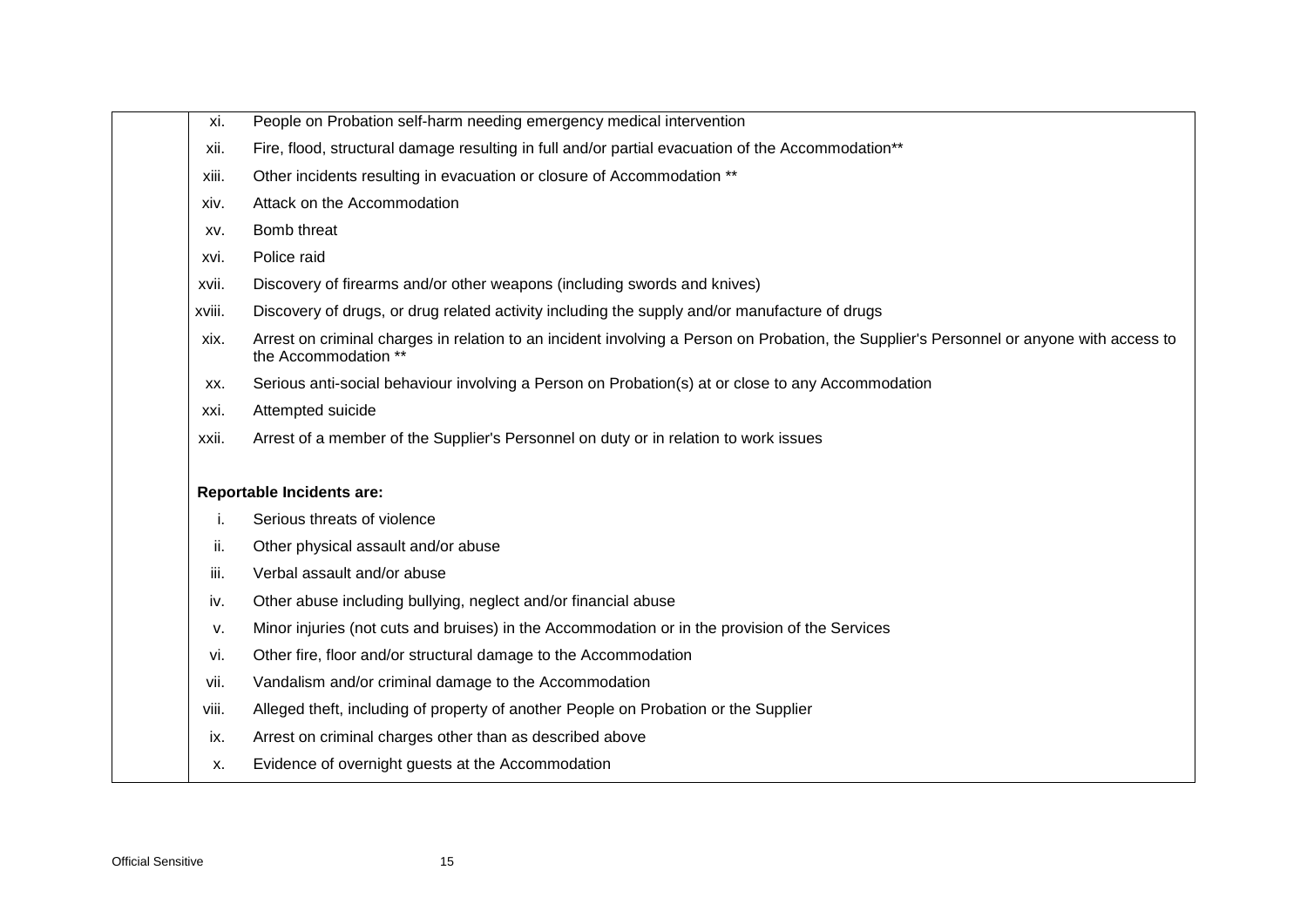|                | For those marked with ** the Supplier shall ensure a case review will be undertaken and reported to the Authority within twenty eight (28) days of<br>the incident occurring provided that the Supplier shall in any event comply also with the notification requirements set out in this Specification.                                                                                                                                                                                                                                                                                                                                                                                                             |  |  |  |  |  |  |  |  |  |  |
|----------------|----------------------------------------------------------------------------------------------------------------------------------------------------------------------------------------------------------------------------------------------------------------------------------------------------------------------------------------------------------------------------------------------------------------------------------------------------------------------------------------------------------------------------------------------------------------------------------------------------------------------------------------------------------------------------------------------------------------------|--|--|--|--|--|--|--|--|--|--|
| H4             | Unacceptable behaviour/ withdrawal of Accommodation                                                                                                                                                                                                                                                                                                                                                                                                                                                                                                                                                                                                                                                                  |  |  |  |  |  |  |  |  |  |  |
|                | If problems arise with the behaviour of a Person on Probation, the Supplier shall raise these with the Person on Probation, wherever<br>possible, to discuss openly and seek a resolution.                                                                                                                                                                                                                                                                                                                                                                                                                                                                                                                           |  |  |  |  |  |  |  |  |  |  |
|                | $\mathbf{II}$ .<br>It is expected that there will be instances when some People on Probation will behave in a way which will undermine their involvement<br>in the Service. The Supplier should ensure that the reasons for any concerns are investigated.                                                                                                                                                                                                                                                                                                                                                                                                                                                           |  |  |  |  |  |  |  |  |  |  |
|                | The Supplier shall ensure that the COM and HPT shall be informed of any concerns, relating to or received by a Person on Probation<br>III.<br>immediately upon becoming aware of the same by phone, or if unavailable by email. Any contact must be followed up to check it has<br>been received and to confirm what action is taken.                                                                                                                                                                                                                                                                                                                                                                                |  |  |  |  |  |  |  |  |  |  |
|                | The COM must act on any concerns that are raised by the Supplier. The action(s) will depend on the nature of the concerns raised. The<br>IV.<br>COM will need to consider whether the Person on Probation is in breach of their custodial Licence, or Post-Sentence Supervision<br>requirements, depending on the terms under which they are being supervised by probation, and therefore whether to take enforcement<br>action (apply sanctions). The actions must include acknowledging to the Supplier they have received the concerns from them, within one<br>business day (Monday – Friday) and providing an update as to the action(s) taken/ to be taken, also within one business day (Monday –<br>Friday). |  |  |  |  |  |  |  |  |  |  |
| H <sub>5</sub> | In all circumstances, the Authority retains the discretion to instruct the Supplier to cease using an Accommodation and/or Bed Space for any<br>reason including but not limited to a failure to meet the requirements set out in this Schedule.                                                                                                                                                                                                                                                                                                                                                                                                                                                                     |  |  |  |  |  |  |  |  |  |  |

# **I – Information Management**

| <b>Service</b> | <b>Service</b>                                                                                                                                                                                                                                                                                                  |
|----------------|-----------------------------------------------------------------------------------------------------------------------------------------------------------------------------------------------------------------------------------------------------------------------------------------------------------------|
| Output         |                                                                                                                                                                                                                                                                                                                 |
| group          |                                                                                                                                                                                                                                                                                                                 |
| 11             | In the collection, handling and storing of data the Supplier shall ensure it complies with Data Protection Act 2018 (DPA 2018) requirements and the<br>following legislation; Human Rights Act, 1998, Crime and Disorder Act, 1998. Minimum security requirements will be required to protect personal<br>data. |
|                | Suppliers will need to adhere to cyber essentials in line with the National Cyber Security Centre guidance https://www.ncsc.gov.uk/guidance.                                                                                                                                                                    |